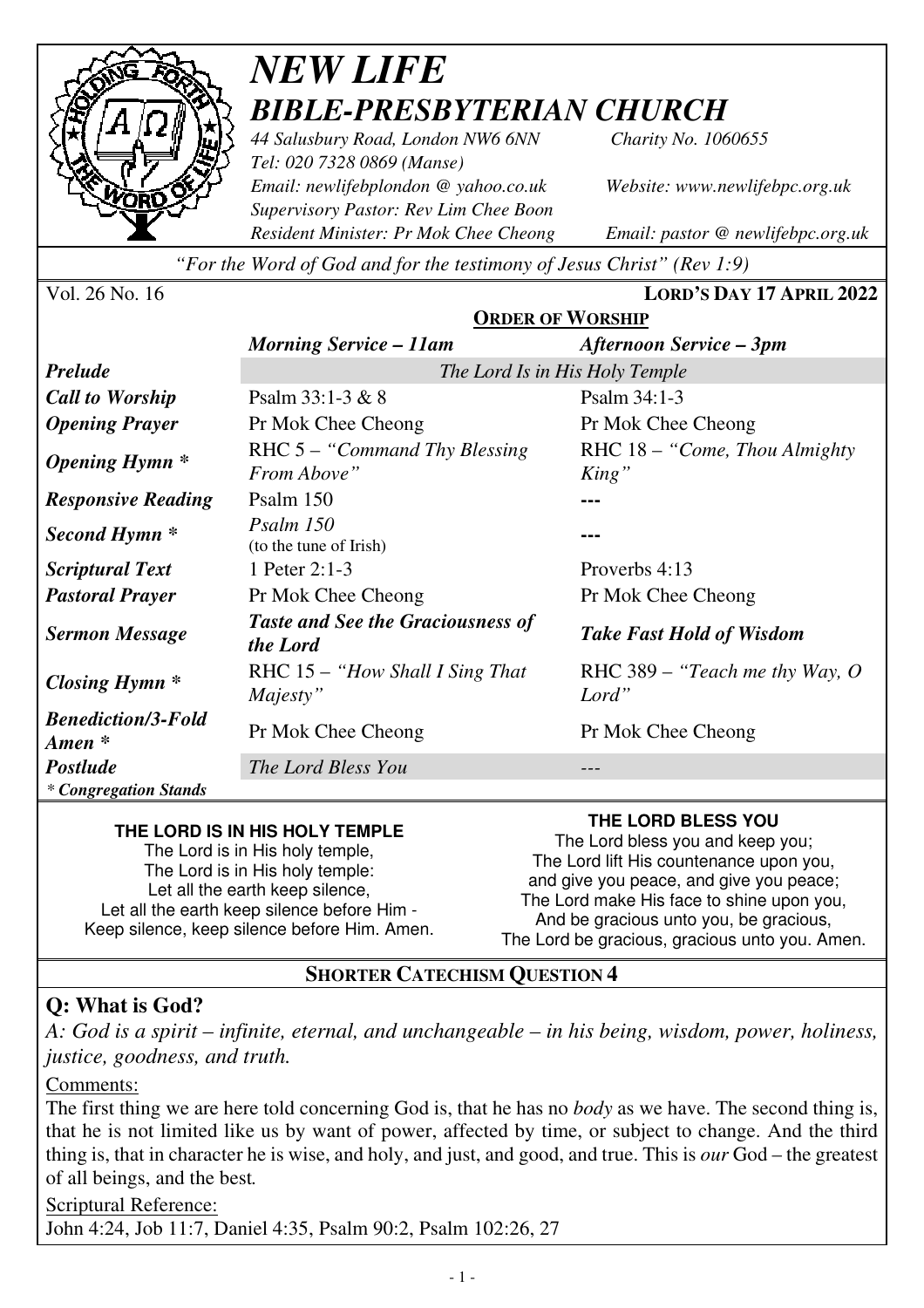# **THE FELLOWSHIP OF SAINTS**

#### **INTRODUCTION**

Fellowship between Christians is the gift of God. It is a true means of grace. Christians are spiritual people and they feel comparatively isolated in this world. But God gives them this compensation, that the fellowship they enjoy with like-minded brethren and sisters is marvellously therapeutic and sweet. Fellowship exists between all believers because they have the principal things in common: the experience of saving grace, the enmity of the world, the expectation of coming glory, a thirst for God, grateful love to Christ and acceptance of Holy Scripture.

Basic to the New Testament idea of fellowship is this very one of 'having things in common'. The Greek term is koinonia. But to know the New Testament word does not give us the experience. The meaning of New Testament fellowship can only be known by us if we are spiritual and lively Christians. A great deal of what passes for 'fellowship' is often no more than human friendship such as men might have in a club or lodge. It is good and necessary but not equivalent to the precise thought conveyed in God's Word by the term 'fellowship'.

A believer's duty is to promote true fellowship by all the means open to him in this life. He should also regard it as his privilege and duty to improve the quality of his fellowship as far as he can. We probably do not do enough in our day to promote spiritual and edifying fellowship. And yet it is something which is most urgently needed; and that for obvious reasons.

Christians are lonely. They are scattered far from one another and are often kept exceptionally busy at their secular jobs. Consequently, they are spiritually very tired by the time they meet with one another, and are chronically in need of that comfort and nursing which only Christian company is able to give them. Not only so, but believers are today confused in all kinds of ways. They are frequently bewildered by the babel of false teachings, alarmed at the unfaithfulness of church leaders and perplexed by the rapid succession of changes in our modern world. Besides, a time of declension is always a weary time.

#### **Hindrance to Fellowship**

Fellowship is understandably a delicate thing. After all, it consists of the interaction of human spirits upon one another in an atmosphere of trust and confidence. All the participants are sinful, even though saved, and all are more or less sensitive. All vary in gifts, education, articulation and sanctification. It is inevitable, therefore, that there must be an awareness among believers that certain things are to be avoided if fellowship is not to be hindered:

- 1. Fellowship is not improved by the presence of brethren who never attempt to talk about the truths of religion. There are some professing Christians who can talk about anything and everything except the things of God. Sport, politics, economics and international relations may have a place in good men's conversations occasionally. But they are not the stuff of Christian fellowship. It is not apostolic Christianity to turn the gospel into an unmentionable secret. There is no government statute forbidding us to 'leak' the mysteries of the faith to one another when we gather into groups for mutual edification. Paul refers to brethren who 'in conference added nothing' (Galatians 2:6). There are too many who, in a culpable sense, leave us in that condition.
- 2. Then, fellowship is not enhanced by brethren who have only one-stringed fiddles and cannot talk about any subject except their own pet theme. One-track-mindedness is an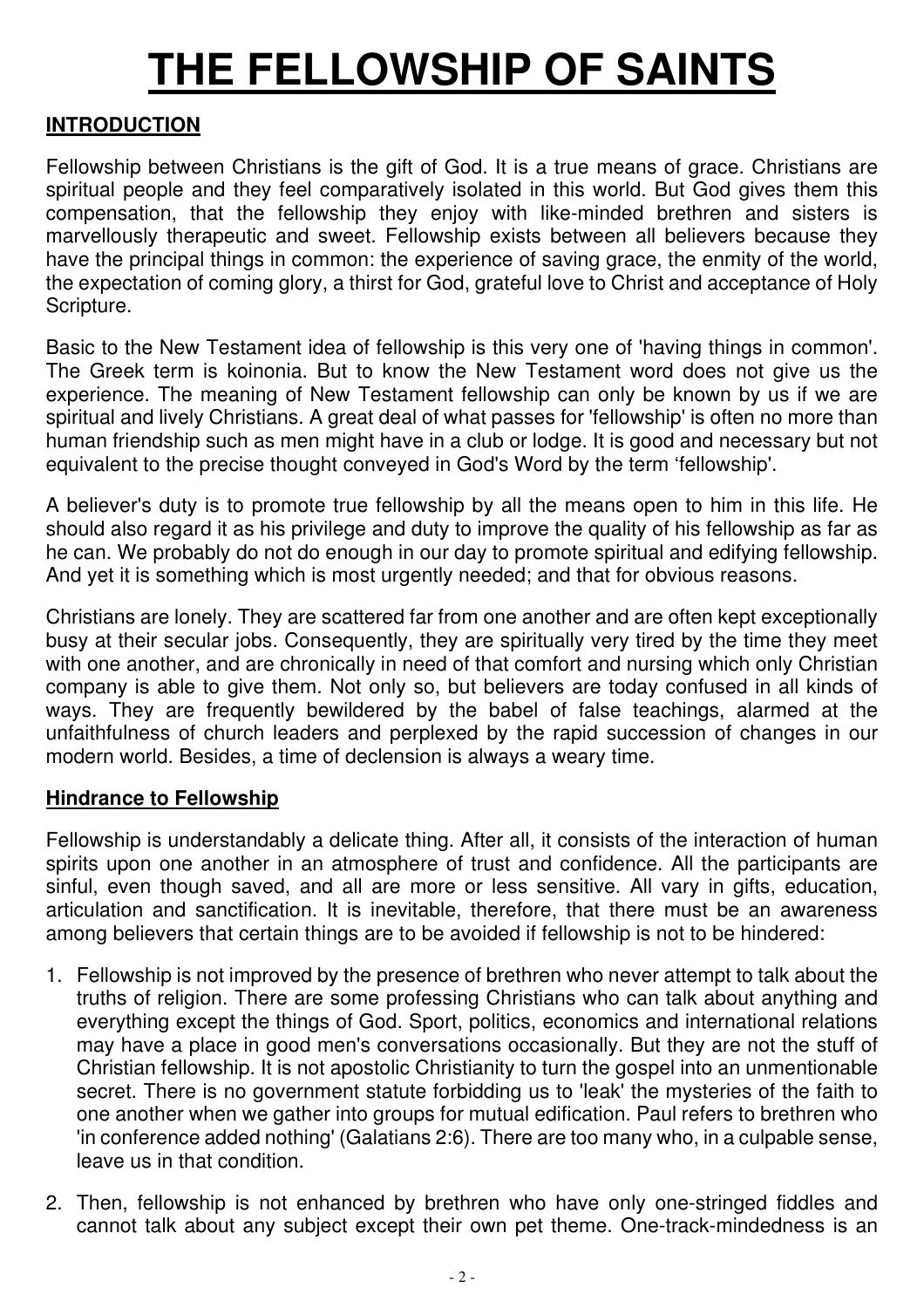infirmity which leads other brethren to groan inwardly while they are courteously smiling outwardly. The good man who always leads the conversation to the millennium, or the anti-Christ, or the superior merits of his own church ought to do his brethren the occasional service of 'changing the gramophone record'. Those fellowships which are dominated by small-mindedness will very quickly famish and sicken. The remedy is to do some fresh reading and to hunt for truths in pastures new. Also, to attend a good Christian conference helps us all to rub off the corners of prejudice.

- 3. Fellowship is not promoted when one person commandeers the group in the belief that he is the only one whose voice ought to be listened to. A fellowship is not a monologue or a soliloquy, but an exercise in giving and taking. All should feel there is space enough in the speaking to get a few words in edgeways from time to time. All should be encouraged to feel that they have something worth saying. All should be left with the impression that they contributed their two mites to the general good, even if they were not so advanced or prolific in knowledge as most of their brethren. Christian love honours the lowly and makes the poorly-gifted feel welcome.
- 4. Again, we might notice that Christian fellowship is the poorer when we relax so much that our tongue runs away with us. Alas! we have all been guilty and have painful recollection of situations in which we spoke and laughed, jested and gossiped more like fools than wise men. Our conscience faithfully told us so on the way home and no argument of our minds could convince us otherwise in the end.
- 5. On the other hand, we must not be glum, sombre or depressing. We should be generous to lonely Christians when they seem to 'let go' a little in good company. Christians must be able to find relief in fellowship. The human spirit will snap if it does not unbend at times. David danced before the ark. We must not, like Michal (2 Samuel 6:20), be sour or disapproving of what may be the spiritual ecstasy of the brethren when they meet one another. To be circumspect is always our duty. But it is a blot on our fellowship when we become so morose or monkish that we leave no place for innocent and well-meant elation. The Harris blacksmith danced round his anvil when he heard that the 'apostle of the north' (Dr John Macdonald of Ferintosh) was coming. To act the part of a 'wet blanket' may feel pious but it will be certain to quench that delight which is an essential ingredient of real fellowship.

#### **Promoting Fellowship**

These are some of the negatives. But what, we may ask on the positive side, are the best ways to promote and enrich our Christian fellowships so that they may be occasions of real blessing among one another? The following measures, it seems to us, deserve serious consideration:

- 1. It will help our fellowship meetings when we come together with some well-prepared spiritual thoughts to share with one another. Let each of the group keep a little manna by him in his pot which he can share with his fellows in company. This is to be the fruit of his own study, reading, meditation and recollection. And let us talk of the sermon! If those in the pews of evangelical churches talked more about the contents of their ministers' preaching, they would get better sermons from their ministers.
- 2. Fellowship is the place where the religion of the heart is much promoted. Here we draw forth from one another those deep counsels which lie hidden in the soul. Experiences of God in providence, enjoyment of God in secret, the answers to prayer, the hand of God in guidance — these are the matters which true fellowship feeds on. Because there is love and mutual confidence, we take one another's experiences on trust and we neither despise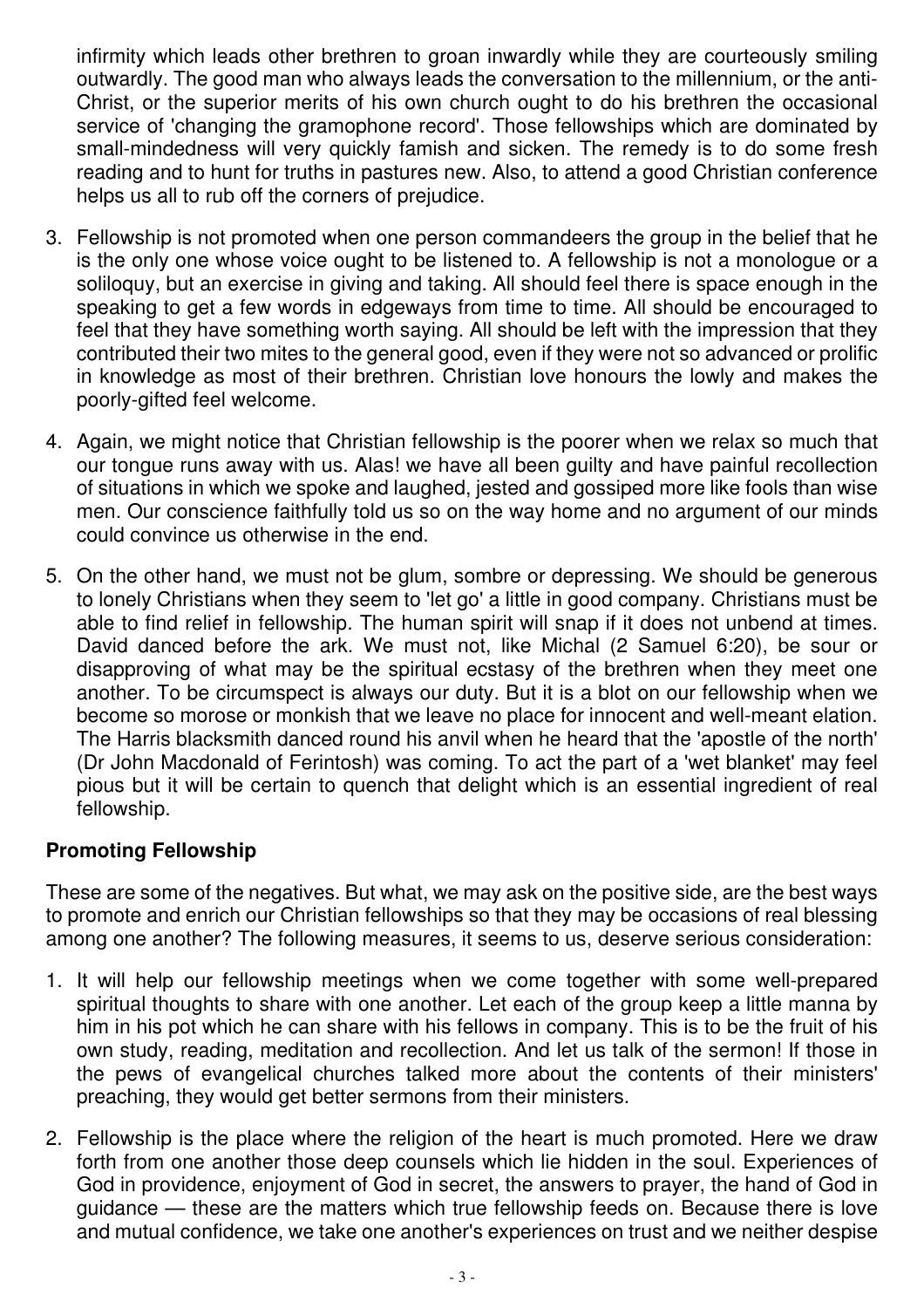the elementary nor adulate the impressive. But we lay all to our heart in one way or another. Some men's experiences we covet and seek for ourselves. Others' we prefer not to have. But we do not treat dismissively what God does with our brethren and sisters as though our own experiences were the rule or measure of all the church.

3. Above all, let us seek to have the felt sense of Christ's presence with us when we gather together in fellowship. There is nothing more healthful to Christian hearts than the realisation that there is a divine 'presence' with them. Those who dismiss such a thought as sentimental piety have a lot to learn about the meaning of Christ's promises: 'Where two or three are gathered together in my name, there am I in the midst of them' (Matthew 18:20) and 'I will manifest myself unto him (i.e., the believer)' (John 14:21).

It sometimes happens that the Lord gives a great sense of his presence to his people in their gatherings for fellowship. Believers' hearts 'burn within' them (Luke 24:32) on such occasions, their souls are chastened and their spirits feel the weight of earthly things lifted away for a time. No doubt if we were holier and more prayerful we should enjoy more frequent visitations of Christ in this felt manner, as he 'standeth behind our wall' and 'looketh forth at the windows, showing himself through the lattice' (Song of Songs 2:9).

There is an aspect of our theme, however, which defies analysis and must be referred to the sovereign wisdom of God as he oversees the lives of his own people. It is this mysterious fact that God gives special friendship in grace to his people on earth. Such a friendship was that of David and Jonathan. It was beautifully put by David in the words: 'thy love to me was wonderful, passing the love of women' (2 Samuel 1:26). This text proves that the attachment was the spiritual bond of regenerate love, for it is the nature of spiritual love to be stronger than the attachment of graceless affection. Both David and Jonathan loved the Lord very greatly and the Lord gave them a holy friendship in grace which was especially precious.

It is a thing much to be desired that God would give us in this world such friendships among those who fear his Name. They are a source of great strength to believers and they go a long way to counterbalancing the loneliness of the pilgrim way. Perhaps we do not always remember as we should what is said of Mordecai, that he was 'accepted of the multitude of his brethren, seeking the wealth of his people, and speaking peace to all his seed' (Esther 10:3). Such an example is the ideal, if we are desirous of promoting true Christian fellowship in all our churches.

- adapted and edited from Maurice Roberts, The Banner of Truth, 1989, (Christian Library www.christianstudylibrary.org)